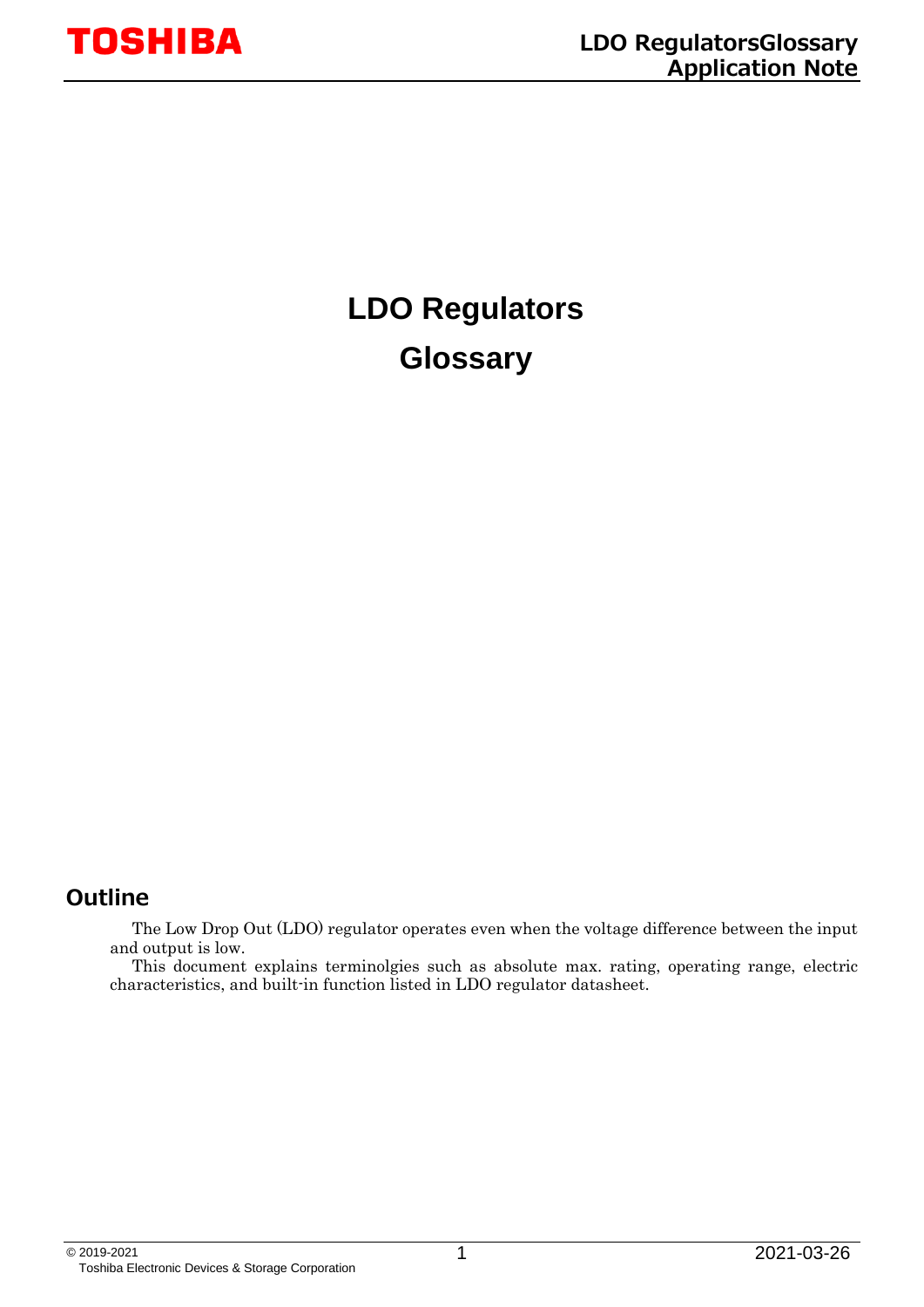### **Table of Contents**

<span id="page-1-0"></span>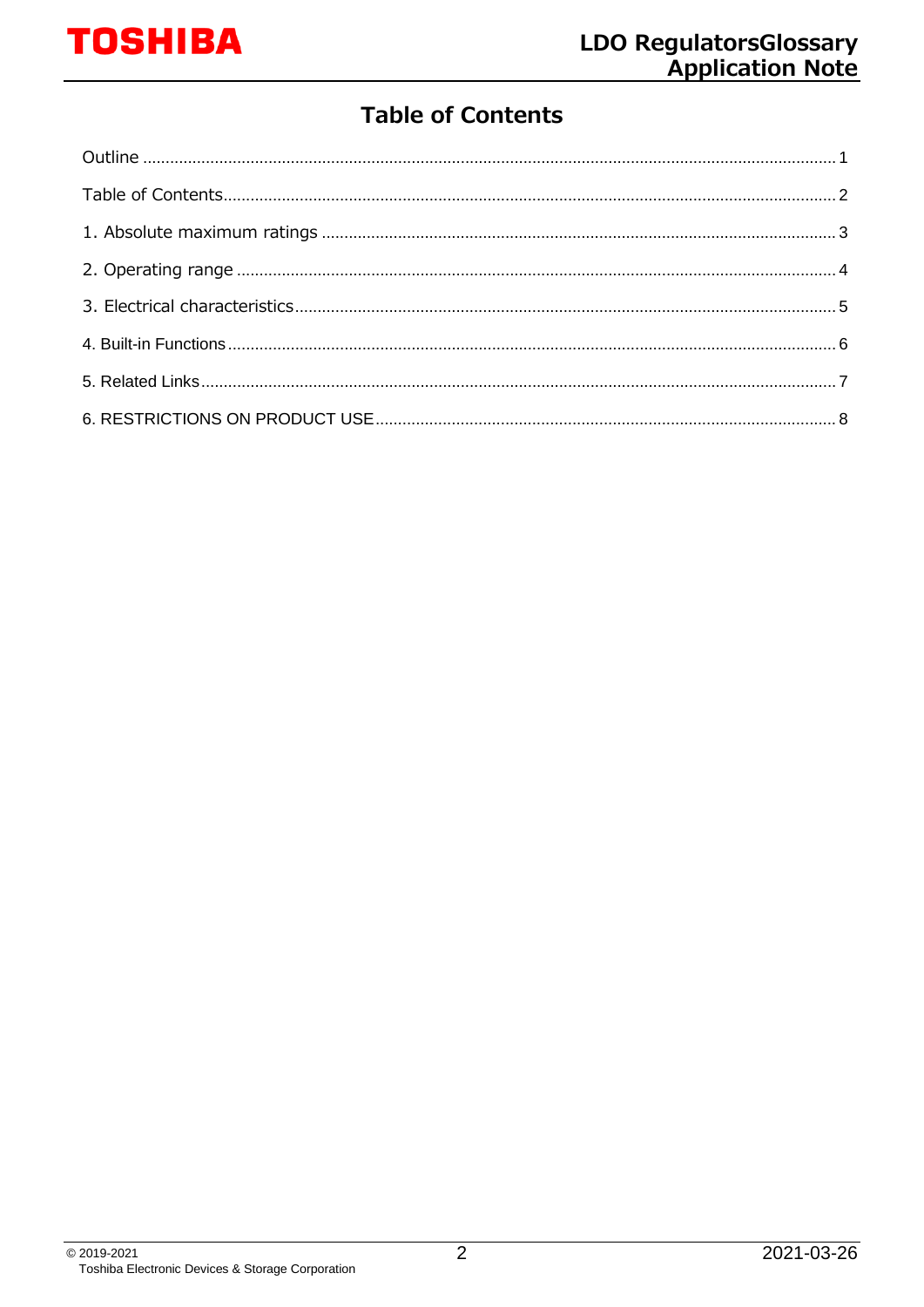## <span id="page-2-0"></span>**1. Absolute maximum ratings**

| Term                        | Symbol                                      | Description                                                                                                                                                                          |
|-----------------------------|---------------------------------------------|--------------------------------------------------------------------------------------------------------------------------------------------------------------------------------------|
| Input voltage               | $V_{IN}$                                    | The maximum rated voltage that can be applied to the V <sub>IN</sub> terminal<br>without causing permanent damage to an IC or degrading its<br>characteristics or reliability        |
| Bias voltage                | V <sub>BAT</sub><br><b>V<sub>BIAS</sub></b> | The maximum rated voltage that can be applied to the VBAT or VBIAS<br>terminal without causing permanent damage to an IC or degrading<br>its characteristics or reliability          |
| Control voltage             | V <sub>CT</sub>                             | The maximum rated voltage that can be applied to the CONTROL<br>terminal without causing permanent damage to an IC or degrading<br>its characteristics or reliability                |
| Adjustable voltage          | V <sub>ADJ</sub>                            | The maximum rated voltage that can be applied to the $V_{BAT}$ or $V_{ADJ}$<br>terminal without causing permanent damage to an IC or degrading<br>its characteristics or reliability |
| Output voltage              | <b>VOUT</b>                                 | The maximum rated voltage that can be applied to the $V_{OUT}$ terminal<br>without causing permanent damage to an IC or degrading its<br>characteristics or reliability              |
| Output current              | $I_{\text{OUT}}$                            | The maximum rated current that can be applied to the output<br>terminal without causing permanent damage to an IC or degrading<br>its characteristics or reliability                 |
| Power dissipation           | $P_D$                                       | The maximum power consumption that does not cause permanent<br>damage to an IC over the entire operating range                                                                       |
| Operating temperature range | $T_{\text{opr}}$                            | The ambient temperature range in which an IC functions properly                                                                                                                      |
| Storage temperature range   | $T_{\text{stg}}$                            | The ambient temperature range in which an IC can be stored and<br>transported without voltage application                                                                            |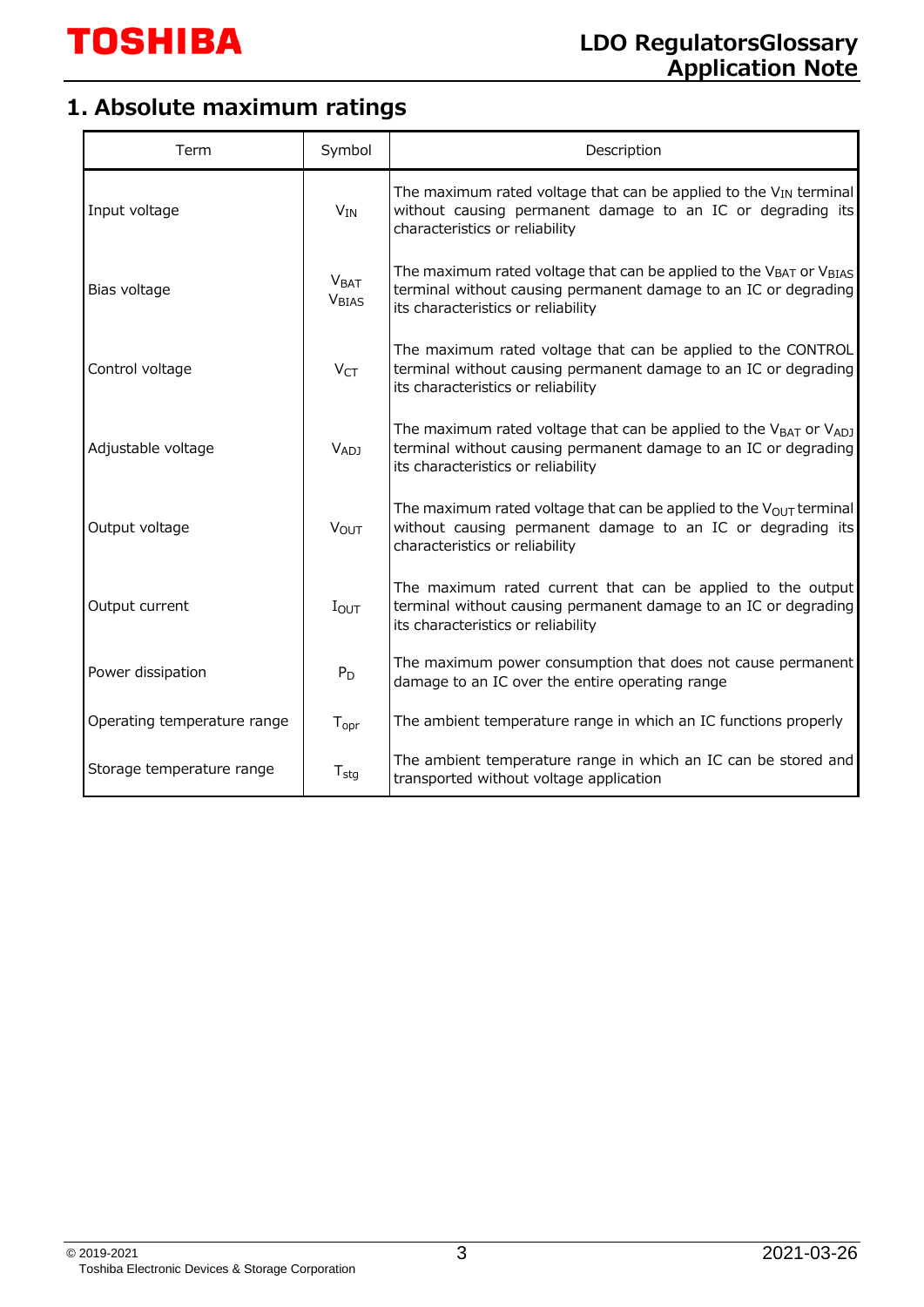#### <span id="page-3-0"></span>**2. Operating range**

| Term                  | Symbol                       | Description                                                                                                                |
|-----------------------|------------------------------|----------------------------------------------------------------------------------------------------------------------------|
| Input voltage         | $V_{IN}$                     | The input voltage range in which the normal operation and electrical<br>characteristics of an IC are guaranteed            |
| Bias voltage          | <b>V<sub>BIAS</sub></b>      | The bias voltage range in which the normal operation and electrical<br>characteristics of an IC are guaranteed             |
| Control voltage       | V <sub>CT</sub>              | The control voltage range in which the normal operation and<br>electrical characteristics of an IC are guaranteed          |
| Output voltage        | <b>VOUT</b>                  | The output voltage range in which the normal operation and<br>electrical characteristics of an IC are guaranteed           |
| Output current        | $I_{\text{OUT}}$             | The maximum output current at which the normal operation and<br>electrical characteristics of an IC are guaranteed         |
| Input capacitor       | $C_{IN}$                     | The minimum input capacitor value at which the normal operation<br>and electrical characteristics of an IC are guaranteed  |
| Bias capacitor        | C <sub>BIAS</sub>            | The minimum bias capacitor value at which the normal operation<br>and electrical characteristics of an IC are guaranteed   |
| Output capacitor      | $C_{OUT}$                    | The minimum output capacitor value at which the normal operation<br>and electrical characteristics of an IC are guaranteed |
| Operating temperature | ${\mathsf T}_{\textsf{opr}}$ | The operating temperature range in which the normal operation and<br>electrical characteristics of an IC are guaranteed    |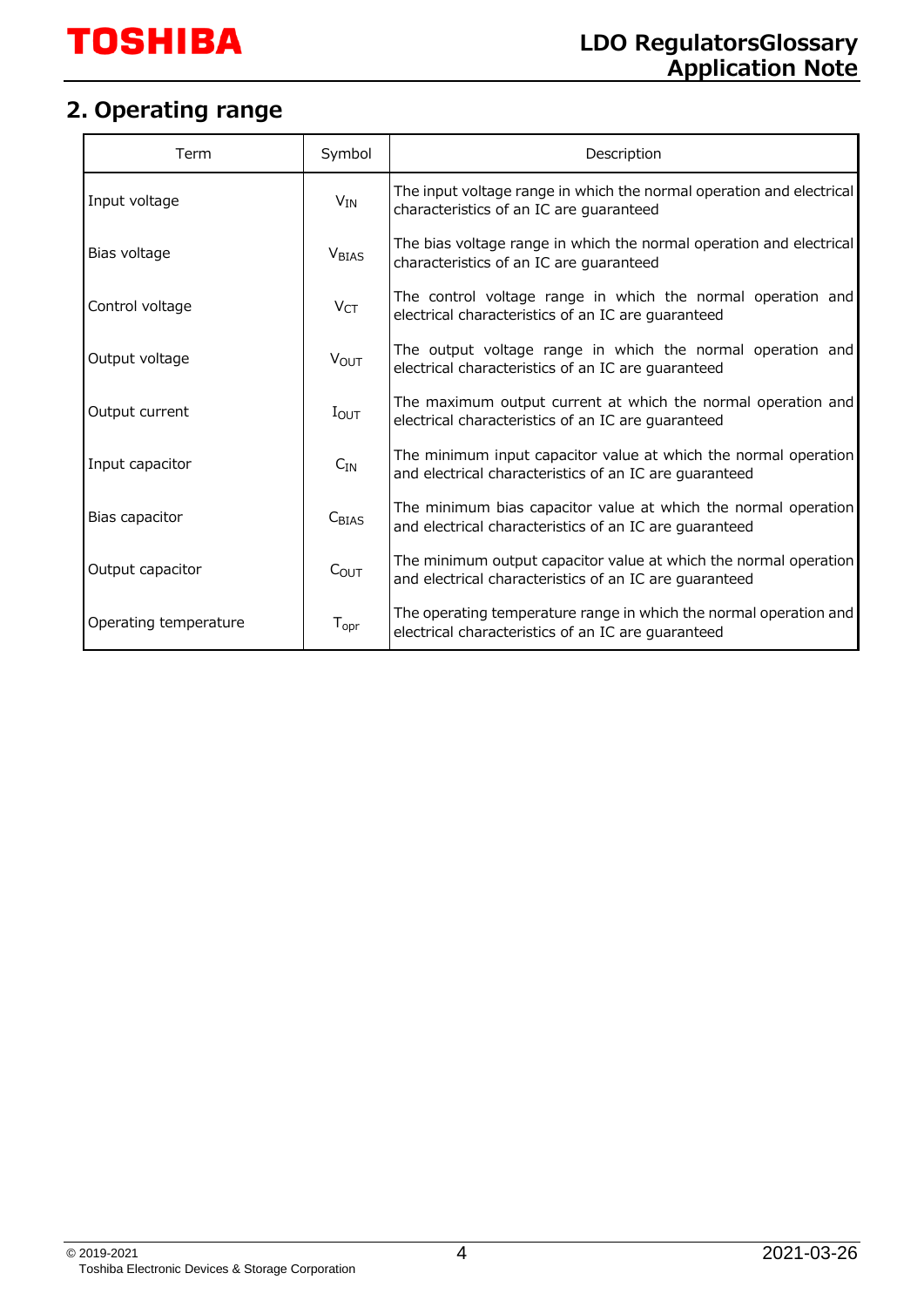## <span id="page-4-0"></span>**3. Electrical characteristics**

| Term                           | Symbol                                        | Description                                                                                                                                                            |
|--------------------------------|-----------------------------------------------|------------------------------------------------------------------------------------------------------------------------------------------------------------------------|
| Output voltage accuracy        | <b>VOUT</b>                                   | The accuracy of output voltage when the output current specified as<br>a test condition is applied                                                                     |
| Bias voltage                   | <b>VBAT</b><br><b>V<sub>BIAS</sub></b>        | The bias voltage range in which the proper operation and electrical<br>characteristics of an IC are guaranteed                                                         |
| Input voltage                  | $V_{IN}$                                      | The input voltage range in which the proper operation and electrical<br>characteristics of an IC are guaranteed                                                        |
| Adjustable voltage             | V <sub>ADJ</sub>                              | The reference voltage of the internal error amplifier                                                                                                                  |
| Line regulation                | Reg·line                                      | The variation of the output voltage as a function of input voltage<br>changes over the specified test condition                                                        |
| Load regulation                | Reg·load                                      | The variation of the output voltage as a function of output current<br>changes over the specified test condition                                                       |
| Quiescent current              | $I_{\mathsf{B}}$                              | The current that flows to the GND terminal under the specified test<br>conditions                                                                                      |
| Standby current                | $I_B$ (OFF)<br>$IBIAS$ (OFF)<br>$I_{IN(OFF)}$ | The current that flows to the GND terminal when an IC is in the<br>standby state by maintaining the control voltage at zero                                            |
| Minimum dropout voltage        | $V_{IN}$ - $V_{OUT}$<br>V <sub>DO</sub>       | The drain-source on-voltage of the output MOSFET when the output<br>current specified as a test condition is applied                                                   |
| Temperature coefficient        | T <sub>CVO</sub>                              | The rate of change of the output voltage over the temperature range<br>specified as a test condition                                                                   |
| Output noise voltage           | <b>V<sub>NO</sub></b>                         | The noise voltage generated at the output of the specified test circuit                                                                                                |
| Ripple rejection ratio         | R.R.                                          | The ratio of output voltage ripple to input voltage ripple applied to<br>the specified test circuit                                                                    |
| Control voltage (ON)           | $V_{CT(ON)}$                                  | The CONTROL terminal voltage at which an IC turns on                                                                                                                   |
| Control voltage (OFF)          | V <sub>CT(OFF)</sub>                          | The CONTROL terminal voltage at which an IC is in the standby state                                                                                                    |
| Control pulldown current       | $I_{CT}$                                      | The current that flows through the CONTROL terminal when the<br>control voltage specified as a test condition is applied                                               |
| Load transient response        | $\Delta V_{\text{OUT}}$                       | The variation of the output voltage as a function of output current<br>changes over the specified test condition                                                       |
| Undervoltage lockout           | V <sub>UVLO</sub>                             | The input voltage at which the undervoltage lockout circuit is tripped<br>to prevent a malfunction in the event of the voltage dropping below<br>the operational value |
| Output discharge on-resistance | $R_{SD}$                                      | The value of the resistor that discharges an output capacitor when<br>the output turns off                                                                             |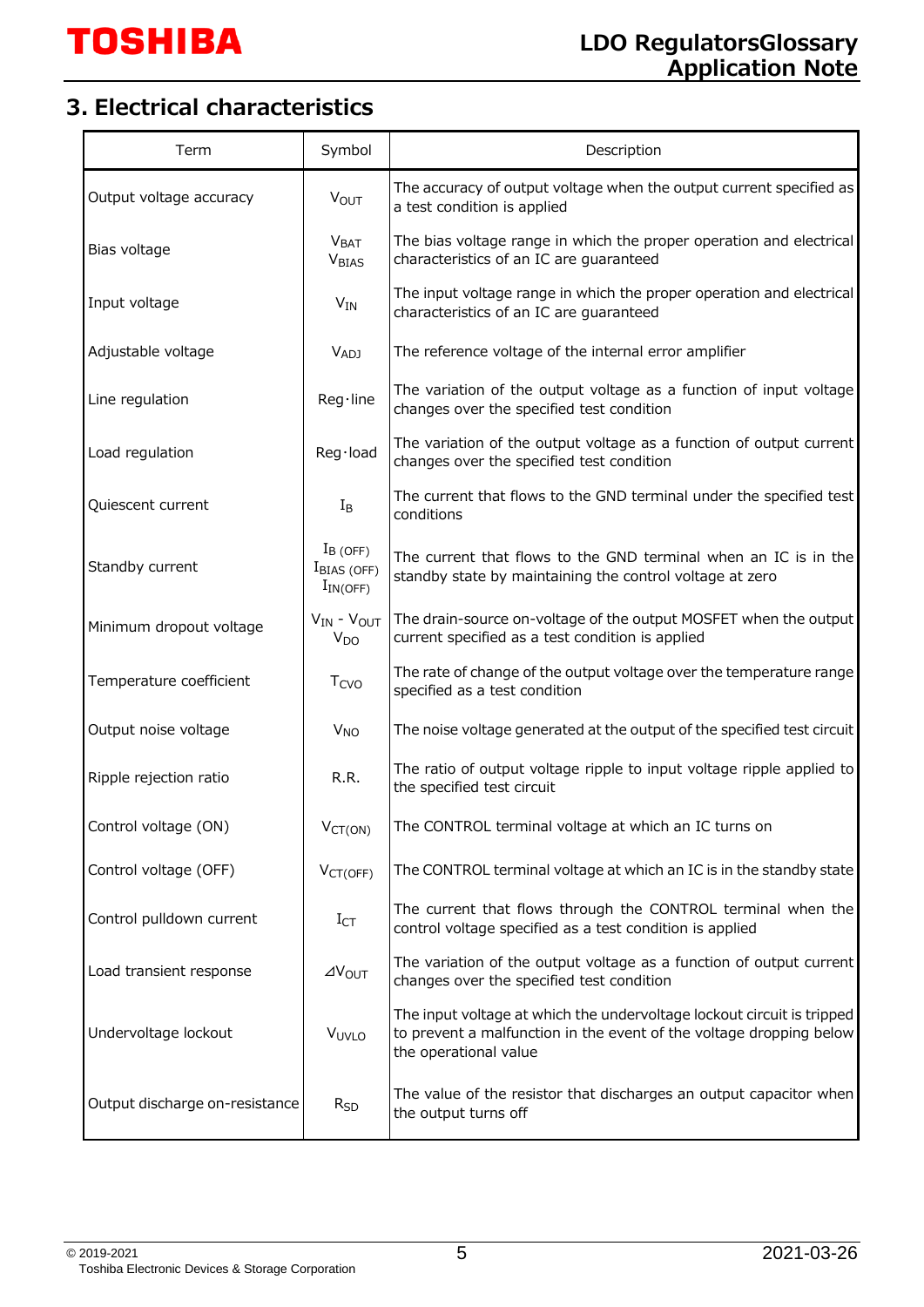| Term                            | Symbol                       | Description                                                                                                                                                                                                                                                                                                     |
|---------------------------------|------------------------------|-----------------------------------------------------------------------------------------------------------------------------------------------------------------------------------------------------------------------------------------------------------------------------------------------------------------|
| Turn-on delay<br>Turn-off delay | $t_{ON}$<br>$t_{\text{OFF}}$ | The time required for the output voltage to rise to its 90% point after<br>the control voltage rises to its 10% point, and the time required for<br>the output voltage to fall to its 10% point after the control voltage<br>falls to its 90% point<br>90%<br>10%<br>90%<br>10%<br>t <sub>ON</sub><br>$t_{OFF}$ |

#### <span id="page-5-0"></span>**4. Built-in Functions**

| Term                           | Description                                                                                                                                                                                                          |
|--------------------------------|----------------------------------------------------------------------------------------------------------------------------------------------------------------------------------------------------------------------|
| Overcurrent protection         | A protection function that limits the output current in the event that it exceeds<br>the programmed value                                                                                                            |
| Foldback                       | A protection function that decreases the output voltage and thereby the output<br>current in the event of an overcurrent condition. This output voltage-vs-output<br>current curve is called the foldback curve.     |
| Thermal shutdown               | A function that protects an IC by turning off its output in the event that the IC<br>temperature exceeds the programmed value                                                                                        |
| Inrush current reduction       | A function that prevents a false malfunction of the overcurrent protection<br>circuitry and an overshoot of the output voltage by limiting the current that flows<br>to an output capacitor when the output turns on |
| Auto output discharge function | A function that discharges the charge stored in an output capacitor when the<br>CONTROL terminal voltage drops to the Low level, turning off the output                                                              |
| Undervoltage lockout circuit   | A function that maintains an IC in the standby state to prevent a malfunction in<br>the event that the input voltage drops below the specified operating value                                                       |
| Output-voltage soft-start      | A function that prevents a malfunction of the overcurrent protection circuitry and<br>an overshoot of the output voltage by slowly raising the output voltage to slowly<br>charge an output capacitor                |
| Control pulldown connection    | A function that pulls the CONTROL terminal to the Low level to prevent the<br>internal circuitry from entering an undefined state in the event that the CONTROL<br>terminal becomes open                             |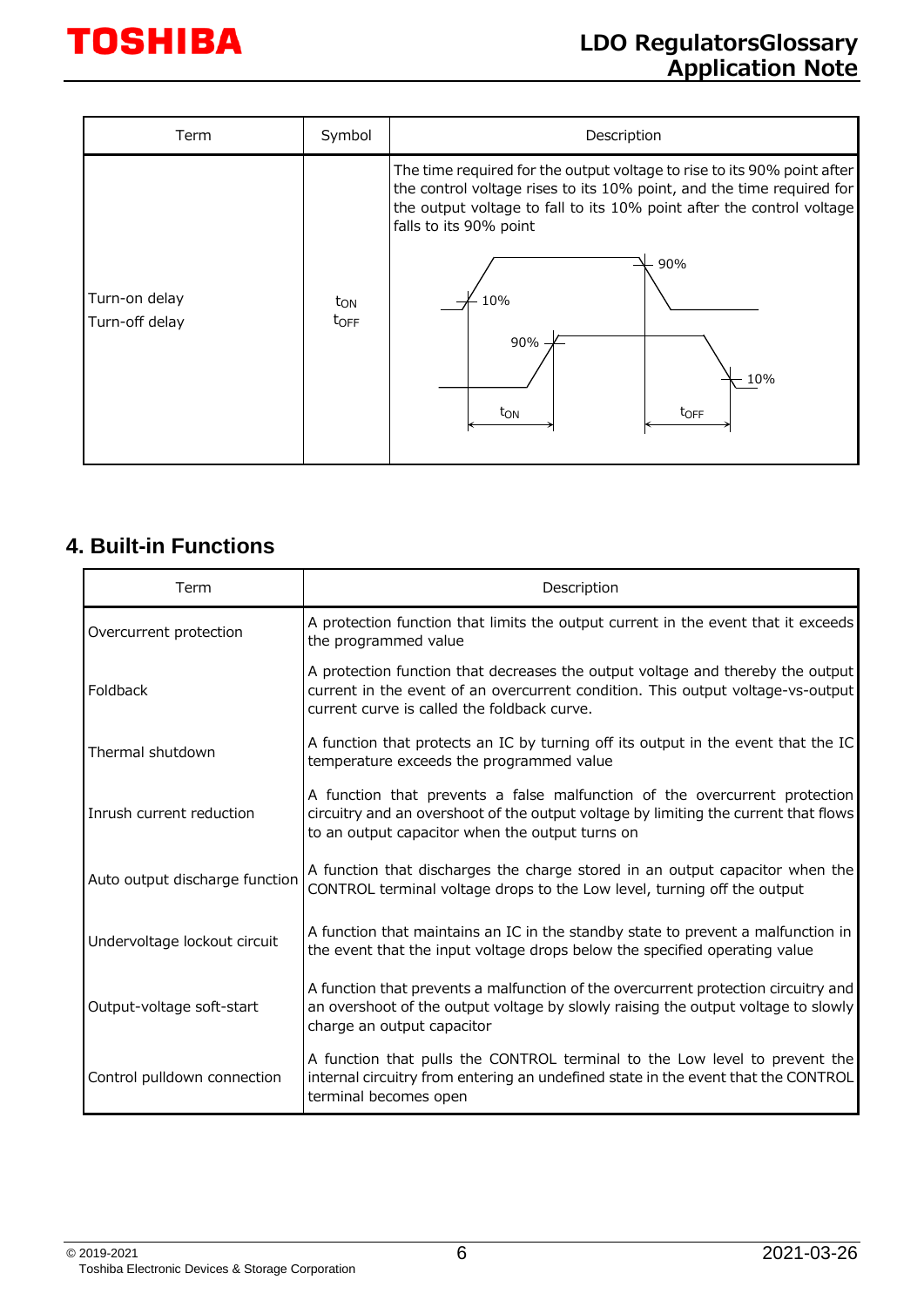# **TOSHIBA**

#### <span id="page-6-0"></span>**5. Related Links**

- ■Product Line Ups (Catalog)
- ■Product Line Ups (Detail)
- Product Line Ups (Parametric search)
- Stock check & Purchase
- FAQ of Low Dropout Regulator ICs
- ■Application Notes

| Click         |
|---------------|
| Click         |
| <b>Click</b>  |
| 6 U<br>Online |
| <b>Click</b>  |
| ${\rm Click}$ |